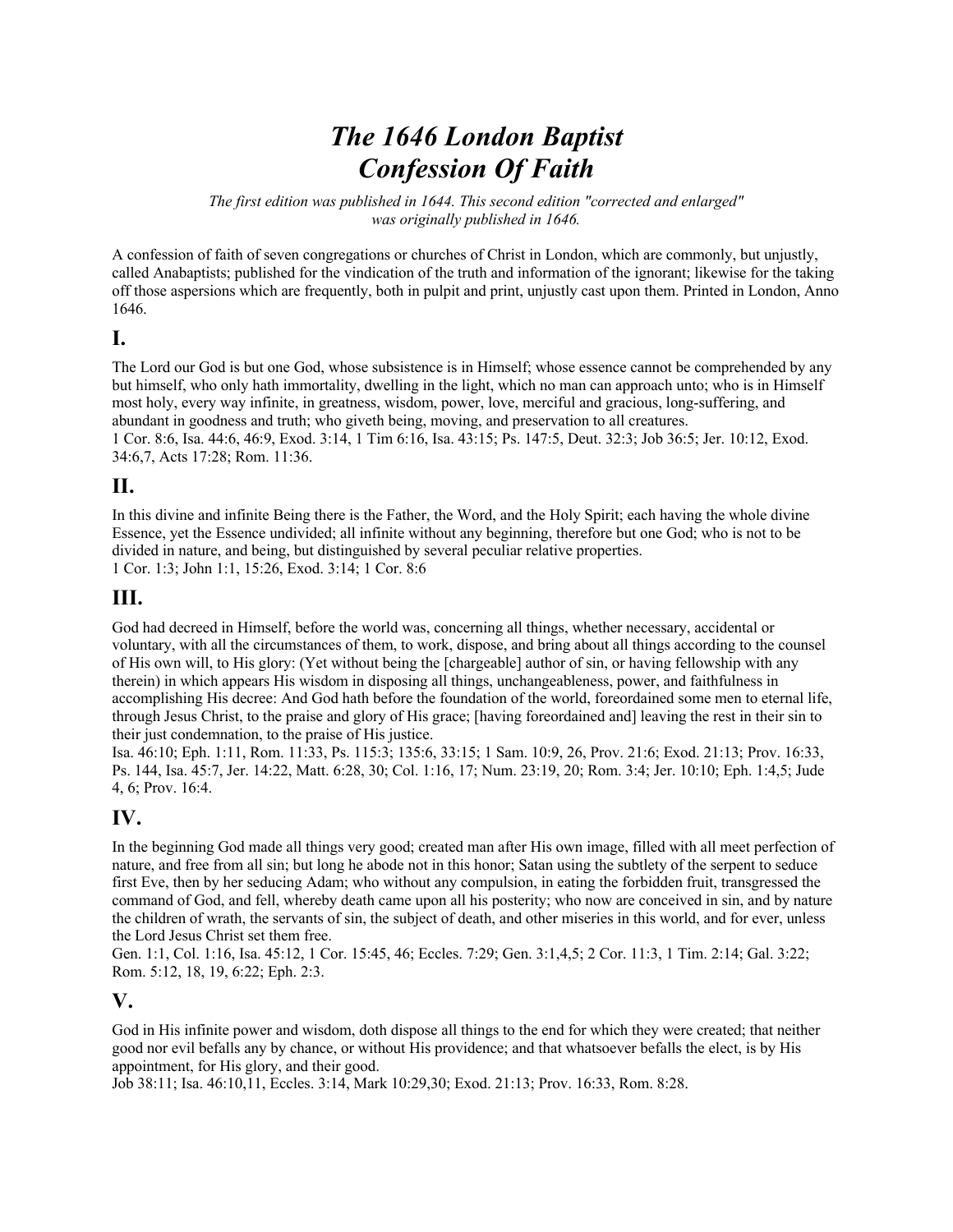#### **VI.**

All the elect being loved of God with an everlasting love, are redeemed, quickened, and saved, not by themselves, nor their own works, lest any man should boast, but, only and wholly by God, of His own free grace and mercy, through Jesus Christ, who is made unto us by God, wisdom, righteousness, sanctification, and redemption, and all in all, that he that rejoiceth, might rejoice in the Lord.

Jer. 31:2; Eph. 1:3, 7, 2:8,9; 1 Thess. 5:9, Acts 13:48; 2 Cor. 5:21; Jer. 9:23,24; 1 Cor. 1:30,31; Jer. 23:6.

#### **VII.**

And this is life eternal, that we might know Him the only true God, and Jesus Christ whom He hath sent. And on the contrary, the Lord will render vengeance, in flaming fire, to them that know not God, and obey not the gospel of Jesus Christ.

John 17:3; Heb. 5:9, 2 Thess. 1:8; John 6:36.

#### **VIII.**

The rule of this knowledge, faith, and obedience, concerning the worship of God, in which is contained the whole duty of man, is (not men's laws, or unwritten traditions, but) only the word of God contained [viz., written] in the holy Scriptures; in which is plainly recorded whatsoever is needful for us to know, believe, and practice; which are the only rule of holiness and obedience for all saints, at all times, in all places to be observed. Col. 2:23; Matt 15:6,9; John 5:39, 2 Tim. 3:15,16,17; Isa. 8:20; Gal. 1:8,9; Acts 3:22,23.

#### **IX.**

The Lord Jesus Christ, of whom Moses and the Prophets wrote, the Apostles preached, He is the Son of God, the brightness of His glory, etc. by whom He made the world; who upholdeth and governeth all things that He hath made; who also when the fulness of time was come, was made of a woman, of the tribe of Judah, of the seed of Abraham and David; to wit, of the virgin Mary, the Holy Spirit coming down upon her, the power of the most High overshadowing her; and He was also tempted as we are, yet without sin.

Gen. 3:15, 22:18, 49:10; Dan. 7:13, 9:24, etc.; Prov. 8:23; John 1:1,2,3; Heb. 1:8; Gal. 4:4; Heb. 7:14; Rev. 5:5; Gen. 49:9,10, Rom. 1:3, 9:10; Matt. 1:16; Luke 3:23,26; Heb. 2:16; Isa. 53:3,4,5; Heb. 4:15.

### **X.**

Jesus Christ is made the mediator of the new and everlasting covenant of grace between God and man, ever to be perfectly and fully the prophet, priest, and king of the Church of God for evermore. 1 Tim. 2:5; Heb. 9:15; John 14:6; Isa. 9:6.7.

#### **XI.**

Unto this office He was appointed by God from everlasting; and in respect of his manhood, from the womb called, separated, and anointed most fully and abundantly with all gifts necessary, God having without measure poured out His Spirit upon Him.

Prov. 8:23; Isa. 42:6, 49:15; 11:2,3,4,5, 61:1,2; Luke 4:17, 22; John 1:14, 26, 3:34.

#### **XII.**

Concerning His mediatorship, the Scripture holds forth Christ's call to His office; for none takes this honor upon Him, but He that is called of God as was Aaron, it being an action of God, whereby a special promise being made, He ordains His Son to this office; which promise is, that Christ should be made a sacrifice for sin; that He should see His seed, and prolong His days, and the pleasure of the Lord shall prosper in His hand; all of meer free and absolute grace towards God's elect, and without any condition foreseen in them to procure it. Heb. 5:4,5,6, Isa. 53:10,11; John 3:16; Rom. 8:32.

#### **XIII.**

This office to be mediator, that is, to be prophet, priest, and king of the Church of God, is so proper to Christ, that neither in whole, or any part thereof, it cannot be transferred from Him to any other. 1 Tim. 2:5; Heb. 7:24; Dan. 7:14; Acts 4:12; Luke 1:33; John 14:6.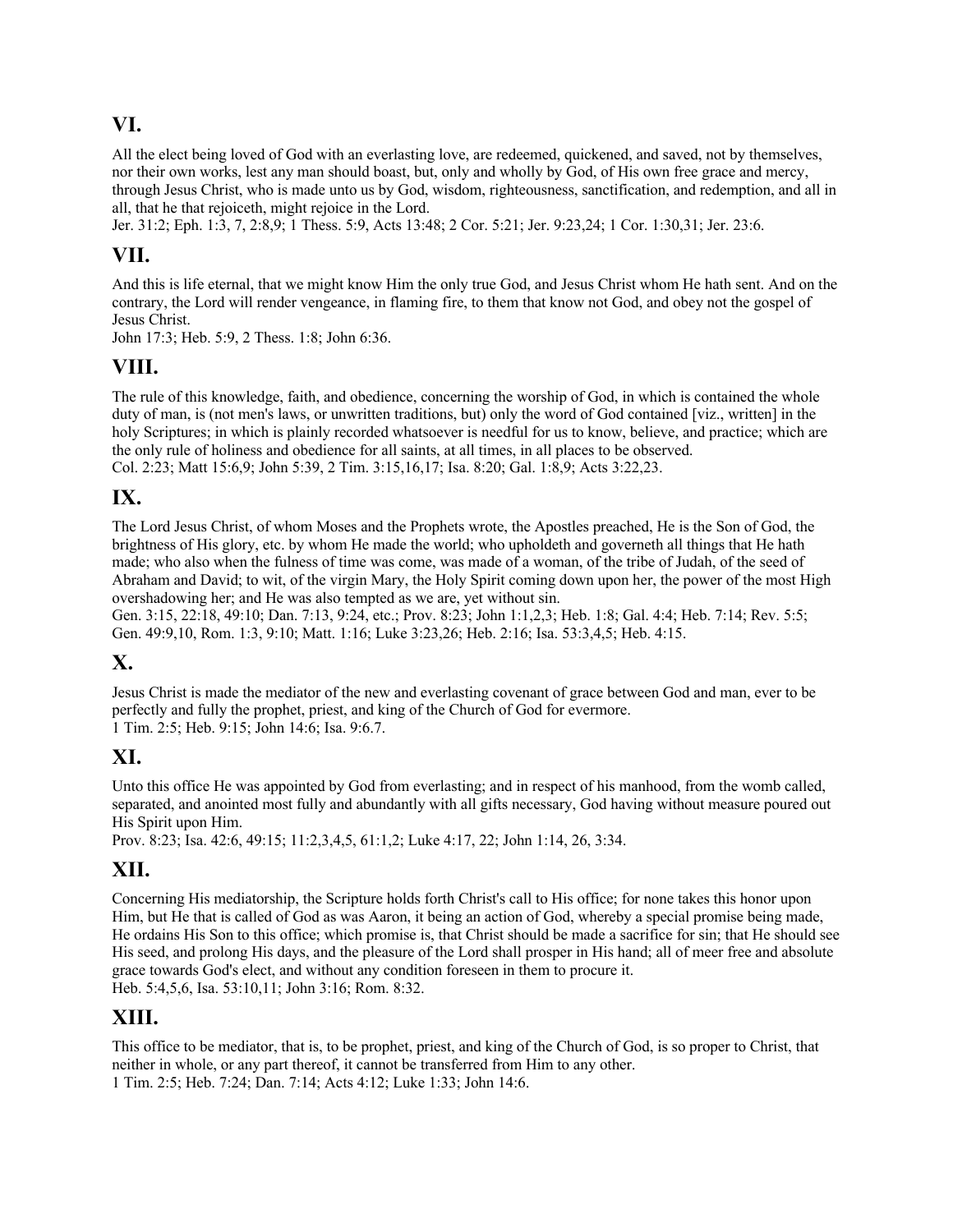### **XIV.**

This office to which Christ is called, is threefold; a prophet, priest, and king: This number and order of offices is necessary, for in respect of our ignorance, we stand in need of His prophetical office; in respect of our great alienation from God, we need His priestly office to reconcile us; and in respect of our averseness and utter inability to return to God, we need His kingly office, to convince, subdue, draw, uphold and preserve us to His heavenly kingdom.

Deut. 18:15; Acts 3:22,23; Heb. 3:!, 4:14,15; Ps. 2:6; 2 Cor. 5:20; Acts 26:18; Col. 1:21; John 16:8, Ps. 110:3; Song of Sol. 1:3; John 6:44; Phil. 4:13; 2 Tim. 4:18.

#### **XV.**

Concerning the prophecy of Christ, it is that whereby He hath revealed the will of God, whatsoever is needful for His servants to know and obey; and therefore He is called not only a prophet and doctor, and the apostle of our profession, and the angel of the covenant, but also the very wisdom of God, in whom are hid all the treasures of wisdom and knowledge, who for ever continueth revealing the same truth of the gospel to His people. John 1:18; 12:49,50; 17:8; Deut. 18:15; Matt. 23:10; Heb. 3:1; Mal. 3:1; 1 Cor. 1:24; Col. 2:3.

#### **XVI.**

That He might be a prophet every way complete, it was necessary He should be God, and also that He should be man; For unless He had been God, He could never have perfectly understood the will of God; and unless He had been man, He could not suitably have unfolded it in His own person to men.

John 1:18; Acts 3:22; Deut. 18:15; Heb. 1:1.

Note:

That Jesus Christ is God is wonderfully and clearly expressed in the Scriptures. He is called the mighty God, Isa. 9:6. That Word was God, John 1:1. Christ, who is God over all, Rom 9:5. God manifested in the flesh, 1 Tim. 3:16. The same is very God, 1 John 5:20. He is the first, Rev. 1:8. He gives being to all things, and without Him was nothing made, John 1:2. He forgiveth sins, Matt. 9:6. He is before Abraham, John 8:58. He was and is, and ever will be the same, Heb. 13:8. He is always with His to the end of the world, Matt. 28:20. Which could not be said of Jesus Christ, if He were not God. And to the Sone He saith, Thy throne, O God, is forever and ever, Heb. 1:8, John 1:18. Also, Christ is not only perfectly God, but perfect man, made of a woman, Gal. 4:4. Made of the seed of David, Rom 1:3. Coming out of the loins of David, Acts 2:30. Of Jesse and Judah, Acts 13:23. In that the children were partakers of flesh and blood He Himself likewise took part with them, Heb. 2:14. He took not on Him the nature of angels, but the seed of Abraham, verse 16. So that we are bone of His bone, and flesh of His flesh, Eph. 5:30. So that He that sanctifieth, and they that are sanctified are all of one, Heb.2:11. See Acts 3:22, Deut. 18:15; Heb. 1:1.

### **XVII.**

Concerning His priesthood, Christ having sanctified Himself, hath appeared once to put away sin by that one offering of Himself a sacrifice for sin, by which He hath fully finished and suffered all things God required for the salvation of His elect, and removed all rites and shadows, etc. and is now entered within the vail into the holy of holies, which is the presence of God. Also, He makes His people a spiritual house, an holy priesthood, to offer up spiritual sacrifice acceptable to God through Him. Neither doth the Father accept, nor Christ offer to the Father, any other worship or worshippers.

John 17:19; Heb. 5:7,8,9,10,12; Rom. 5:19, Eph. 5:2; Col. 1:20; Eph. 2:14, etc.; Rom. 8:34; Heb. 9:24; 8:1; 1 Pet. 2:5; John 4:23,24.

## **XVIII.**

This priesthood was not legal or temporary, but according to the order of Melchisedec, and is stable and perfect, not for a time, but forever, which is suitable to Jesus Christ, as to Him that ever liveth. Christ was the priest, sacrifice, and altar: He was a priest according to both natures; He was a sacrifice according to His human nature; whence in Scripture it is attributed to His body, to His blood: Yet the effectualness of this sacrifice did depend upon His divine nature; therefore it is called the blood of God. He was the altar according to His divine nature, it belonging to the altar to sanctify that which is offered upon it, and so it ought to be of greater dignity than the sacrifice itself. Heb. 7:16, etc.; Heb. 5:6, 10:10; 1 Pet. 1:18,19; Col. 1:20, 22; Heb. 9:13; Acts 20:28; Heb. 9:14, 13:10,12,15; Matt. 23:17; John 17:19.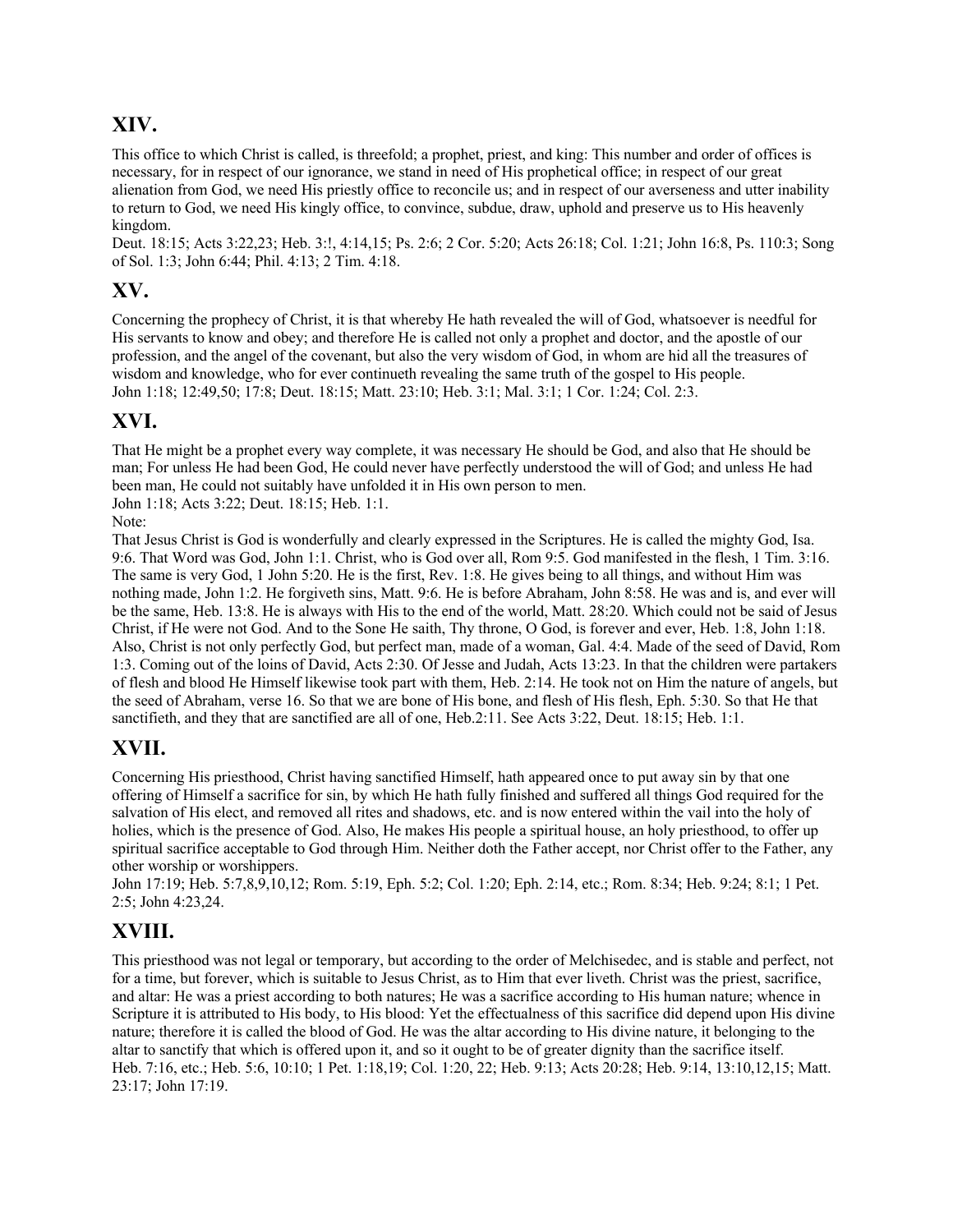## **XIX.**

Concerning His kingly office, Christ being risen from the dead, and ascended into heaven, and having all power in heaven and earth, He doth spiritually govern His church, and doth exercise His power over all, angels and men, good and bad, to the preservation and salvation of the elect, and to the overruling and destruction of His enemies. By this kingly power He applieth the benefits, virtue, and fruits of His prophecy and priesthood to His elect, subduing their sins, preserving and strengthening them in all their conflicts against Satan, the world, and the flesh, keeping their hearts in faith and filial fea by His Spirit: By this His mighty power He ruleth the vessels of wrath, using, limiting and restraining them, as it seems good to His infinite wisdom.

1 Cor. 15:4; 1 Pet. 3:21,22; Matt. 28:18,19; Luke 24:51; Acts 1:1, 5:30,31; John 19:36; Rom. 14:9; John 5:26,27; Rom. 5:6,7,8; 14:17; Gal. 5:22,23; Mark 1:27; Heb. 1:14; John 16:15; Job 2:8; Rom. 1:21, [9:17-18]; Eph. 4:17,18; 2 Pet. 2.

### **XX.**

This His kingly power shall be more fully manifested when He shall come in glory to reign among His saints, when He shall put down all rule and authority under His feet, that the glory of the Father may be perfectly manifested in His Son, and the glory of the Father and the Son in all His members.

1 Cor. 15:24,28; Heb. 9:28; 2 Thess. 1:9,10; 1 Thess. 4:15,16,17; John 17:21, 26.

#### **XXI.**

Jesus Christ by His death did purchase salvation for the elect that God gave unto Him: These only have interest in Him, and fellowship with Him, for whom He makes intercession to His Father in their behalf, and to them alone doth God by His Spirit apply this redemption; as also the free gift of eternal life is given to them, and none else. Eph. 1:14; Heb. 5:9; Matt. 1:21; John 17:6; Heb. 7:25; 1 Cor. 2:12; Rom. 8:29,30; 1 John 5:12; John 15:35, 3:16.

#### **XXII.**

Faith is the gift of God, wrought in the hearts of the elect by the Spirit of God; by which faith they come to know and believe the truth of the Scriptures, and the excellency of them above all other writings, and all things in the world, as they hold forth the glory of God in His attributes, the execellency of Christ in His nature and offices, and of the power and fulness of the Spirit in its [His] workings and operations; and so are enabled to cast their souls upon His truth thus believed.

Eph. 2:8; John 6:29, 4:10; Phil. 1:29; Gal. 5:22; John 17:17; Heb. 4:11,12; John 6:63.

### **XXIII.**

All those that have this precious faith wrought in them by the Spirit, can never finally nor totally fall away; seeing the gifts of God are without repentance; so that He still begets and nourisheth in them faith, repentance, love, joy, hope, and all the graces of the Spirit unto immortality; and though many storms and floods arise, and beat against them, yet they shall never be able to take them off that foundation and rock, which by faith they are fastened upon; not withstanding, through unbelief, and the temptations of Satan, the sensible sight of this light and love, be clouded and overwhelmed for a time; yet God is still the same, and they shall be sure to be kept by the power of God unto salvation, where they shall enjoy their purchased possession, they being engraven upon the palms of His hands, and their names having been written in the book of life from all eternity.

Matt. 7:24,25; John 13:10, 10:28,29; 1 Pet. 1:4,5,6; Isa. 49:13,14,15,16.

### **XXIV.**

Faith is ordinarily begotten by the preaching of the gospel, or word of Christ, without respect to any power or agency in the creature; but it being wholly passive, and dead in trespasses and sins, doth believe and is converted by no less power than that which raised Christ from the dead.

Rom. 10:17; 1 Cor. 1:28; Rom. 9:16; Ezek. 16:16; Rom. 3:12, 1:16; Eph. 1:19, Col. 2:12.

#### **XXV.**

The preaching of the gospel to the conversion of sinners, is absolutely free; no way requiring as absolutely necessary, any qualifications, preparations, or terrors of the law, or preceding ministry of the law, but only and alone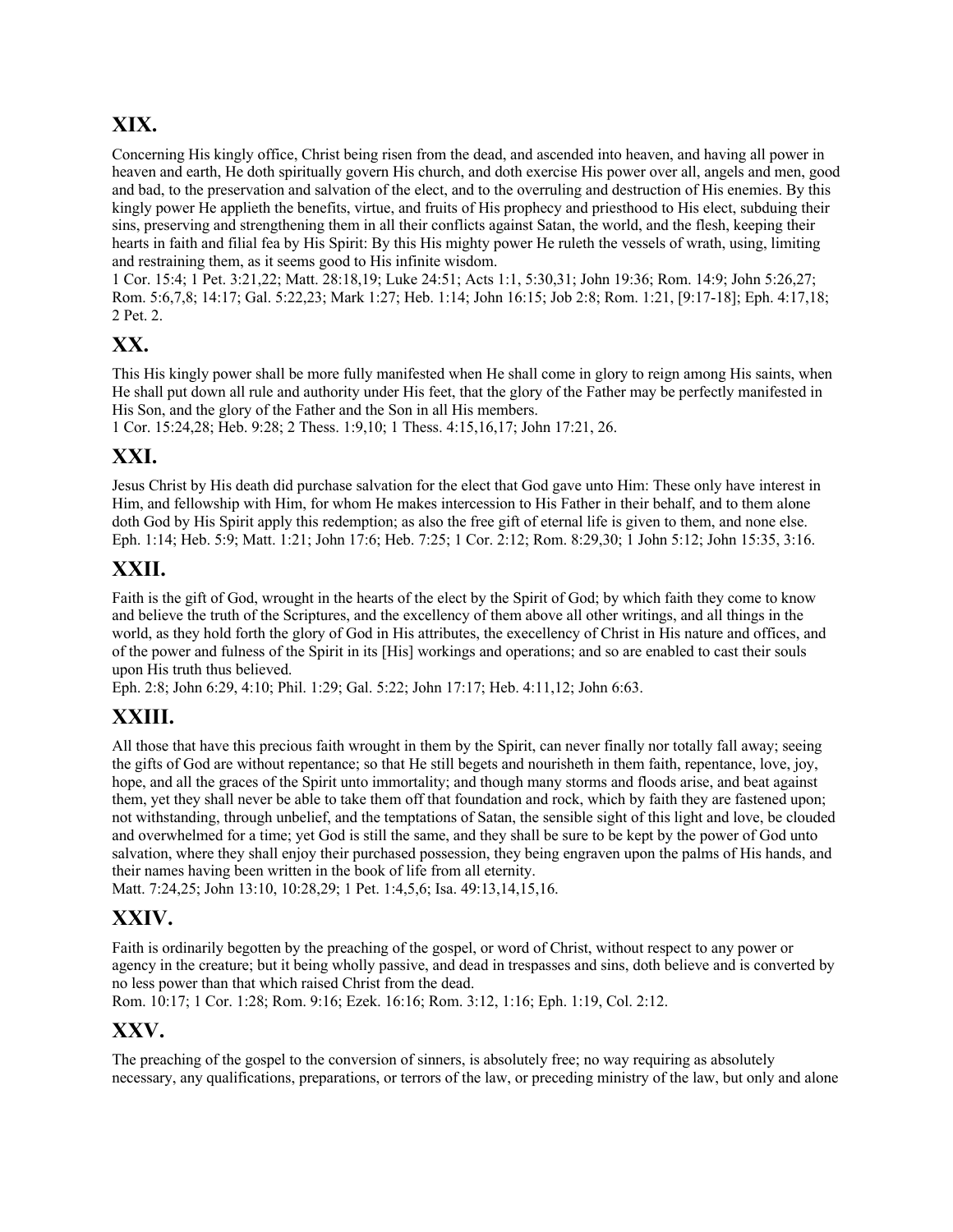the naked soul, a sinner and ungodly, to receive Christ crucified, dead and buried, and risen again; who is made a prince and a Savior for such sinners as through the gospel shall be brought to believe on Him. John 3:14,15, 1:12; Isa. 55:1; John 7:37; 1 Tim. 1:15; Rom. 4:5, 5:8; Acts 5:30,31, 2:36, 1 Cor. 1:22,24.

## **XXVI.**

The same power that converts to faith in Christ, carrieth on the soul through all duties, temptations, conflicts, sufferings; and whatsoever a believer is, he is by grace, and is carried on in all obedience and temptations by the same.

1 Pet. 1:5, 2 Cor. 12:9, 1 Cor. 15:10; Phil. 2:12, 13; John 15:5; Gal. 2:19,20.

## **XXVII.**

All believers are by Christ united to God; by which union, God is one with them, and they are one with Him; and that all believers are the sons of God, and joint heirs with Christ, to whom belong all the promises of this life, and that which is to come.

1 Thess. 1:1; John 17:21, 20:17; Heb. 2:11, 1 John 4:16; Gal. 2:19,20.

### **XXVIII.**

Those that have union with Christ, are justified from all their sins by the blood of Christ, which justification is a gracious and full acquittance of a guilty sinner from all sin, by God, through the satisfaction that Christ hath made by His death for all their sins, and this applied (in manifestation of it) through faith. 1 John 1:7; Heb. 10:14, 9:26; 2 Cor. 5:19; Rom. 3:23; Acts 13:38,39; Rom. 5:1, 3:25,30.

## **XXIX.**

All believers are a holy and sanctified people, and that sanctification is a spiritual grace of the new covenant, and an effect of the love of God manifested in the soul, whereby the believer presseth after a heavenly and evangelical obedience to all the commands, which Christ as head and king in His new covenant hath prescribed to them. 1 Cor. 12; 1 Pet. 2:9; Eph. 1:4; 1 John 4:16; Matt. 28:20.

## **XXX.**

All believers through the knowledge of that justification of life given by the Father and brought forth by the blood of Christ have as their great privilege of that new covenant, peace with God, reconciliation, whereby they that were afar off are made nigh by that blood, and have peace passing all understanding; yea, joy in God through our Lord Jesus Christ, by whom we have received atonement.

2 Cor. 5:19; Rom. 5:9,10; Isa. 54:10; Eph. 2:13,14, 4:7; Rom. 5:10,11.

## **XXXI.**

All believers in the time of this life, are in a continual warfare and combat against sin, self, the world, and the devil; and are liable to all manner of afflictions, tribulations and persecutions, being predestined and appointed thereunto, and whatsoever the saints possess or enjoy of God spiritually, is by faith; and outward and temporal things are lawfully enjoyed by a civil right by them who have no faith.

Rom. 7:23,24; Eph. 6:10,11, etc.; Heb. 2:9,10, 2 Tim. 3:12; Rom. 8:29; 1 Thess. 3:3; Gal. 2:19,20; 2 Cor. 5:7; Deut.  $2:5.$ 

## **XXXII.**

The only strength by which the saints are enabled to encounter with all oppositions and trials, is only by Jesus Christ, who is the captain of their salvation, being made perfect through sufferings; who hath engaged His faithfulness and strength to assist them in all their afflictions, and to uphold them in all their temptations, and to preserve them by His power to His everlasting kingdom.

John 16:33, 15:5; Phil. 4:11, Heb. 2:9,10; 2 Tim. 4:18.

## **XXXIII.**

Jesus Christ hath here on earth a [manifestation of His] spiritual kingdom, which is His Church, whom He hath purchased and redeemed to Himself as a peculiar inheritance; which Church is a company of visible saints, called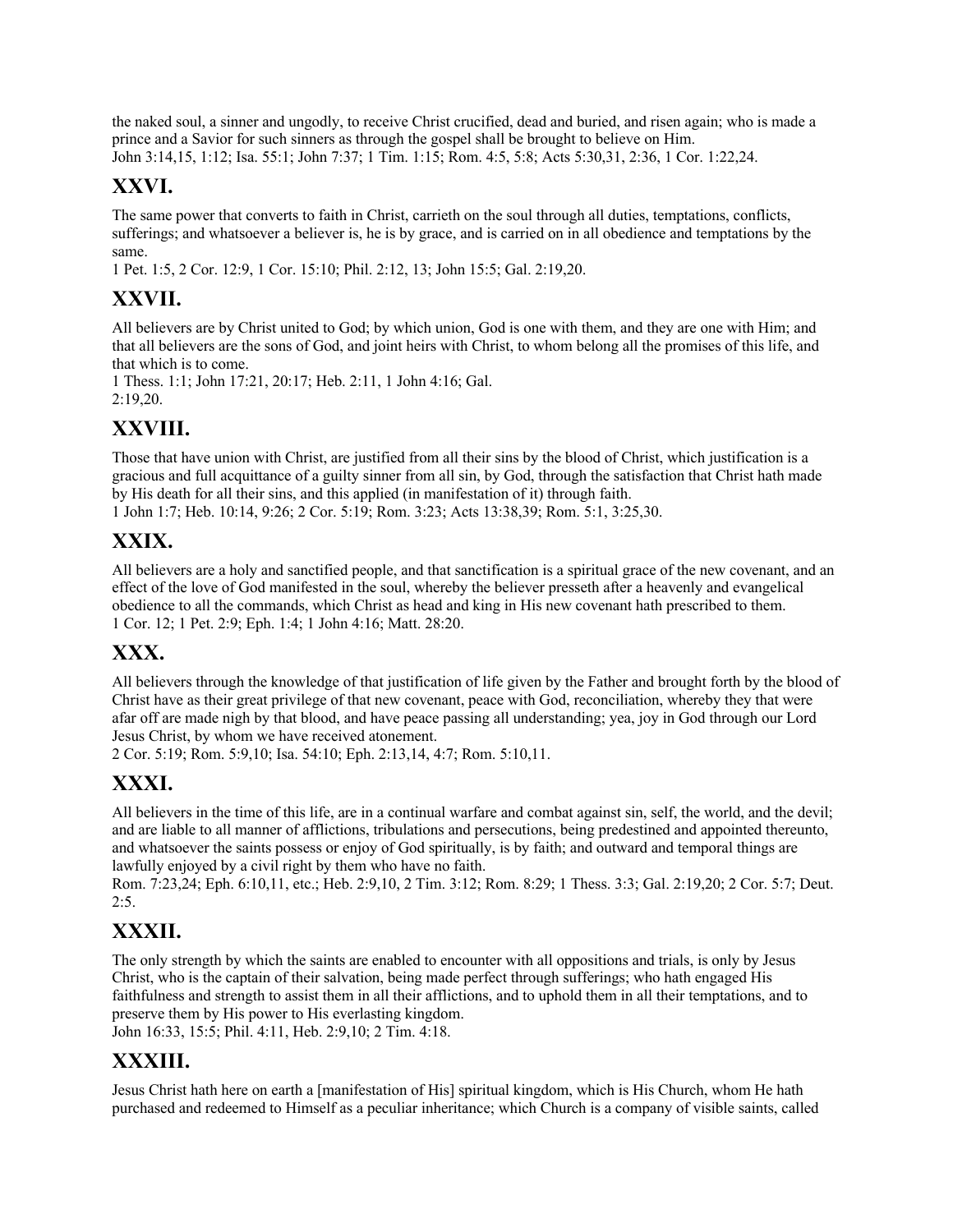and separated from the world by the word and Spirit of God, to the visible profession of faith of the gospel, being baptized into that faith, and joined to the Lord, and each other, by mutual agreement in the practical enjoyment of the ordinances commanded by Christ their head and king.

Matt. 11:11; 2 Thess. 1:1; 1 Cor. 1:2; Eph. 1:1; Rom. 1:7; Acts 19:8,9, 26:18; 2 Cor. 6:17; Rev. 18:4; Acts 2:37, 10:37; Rom. 10:10; Matt. 18:19,20; Acts 2:42, 9:26; 1 Pet. 2:5.

#### **XXXIV.**

To this Church He hath made His promises, and giveth the signs of His covenant, presence, acceptation, love, blessing and protection. Here are the fountains and springs of His heavenly graces flowing forth to refresh and strengthen them.

Matt. 28:18, etc.; 1 Cor. 11:24, 3:21; 2 Cor. 6:18; Rom. 9:4,5; Ps. 133:3; Rom. 3:7,10; Ezek. 47:2.

#### **XXXV.**

And all His servants of all estates (are to acknowledge Him to be their prophet, priest and king;) and called thither to be enrolled among His household servants, to present their bodies and souls, and to bring their gifts God hath given them, to be under His heavenly conduct and government, to lead their lives in this walled sheepfold, and watered garden, to have communion here with His saints, that they may be assured that they are made meet to be partakers of their inheritance in the kingdom of God; and to supply each others wants, inward and outward; (and although each person hath a propriety in his own estate, yet they are to supply each others wants, according as their necessities shall require, that the name of Jesus Christ may not be blasphemed through the necessity of any in the Church) and also being come, they are here by Himself to be bestowed in their several order, due place, peculiar use, being fitly compact and knit together according to the effectual working of every part, to the edifying of itself in love. Acts. 2:41,47; Isa. 4:3, 1 Cor. 12:6,7, etc.; Ezek. 20:37,40; Song of Sol. 4:12; Eph. 2:19; Rom. 12:4,5,6; Col. 1:12, 2:5,6,19; Acts 20:32, 5:4, 2:44,45, 4:34,35; Luke 14:26; 1 Tim. 6:1; Eph. 4:16.

## **XXXVI.**

Being thus joined, every [local] church hath power given them from Christ, for their wellbeing, to choose among themselves meet persons for elders and deacons, being qualified according to the word, as those which Christ hath appointed in His testament, for the feeding, governing, serving, and building up of His Church; and that none have any power to impose on them either these or any other.

Acts 1:23,26, 6:3, 15:22,25; Rom. 12:7,8; 1 Tim. 3:2,6,7; 1 Cor. 12:8,28; Heb. 13:7,17; 1 Pet. 5:1,2,3,4:15.

### **XXXVII.**

That the ministers lawfully called, as aforesaid, ought to continue in their calling and place according to God's ordinance, and carefully to feed the flock of God committed to them, not for filthy lucre, but of a ready mind. Heb. 5:4; John 10:3,4; Acts 20:28,29; Rom. 12:7,8; Heb. 13:7,17; 1 Pet. 5:1,2,3.

#### **XXXVIII.**

The ministers of Christ ought to have whatsoever they shall need, supplied freely by the church, that according to Christ's ordinance they that preach the Gospel should live of the gospel by the law of Christ. 1 Cor. 9:7,14; Gal. 6:8; Phil. 4:15,16; 2 Cor. 10:4; 1 Tim. 1:2; Ps. 110:3.

#### **XXXIX.**

Baptism is an ordinance of the New Testament, given by Christ, to be dispensed upon persons professing faith, or that are made disciples; who upon profession of faith, ought to be baptized, and after to partake of the Lord's Supper. Matt. 28:18,19; John 4:1; Mark 16:15,16; Acts 2:37,38, 8:36,37, etc.

#### **XL.**

That the way and manner of dispensing this ordinance, is dipping or plunging the body under water; it being a sign, must answer the things signified, which is, that interest the saints have in the death, burial, and resurrection of Christ: And that as certainly as the body is buried under water, and risen again, so certainly shall the bodies of the saints be raised by the power of Christ, in the day of the resurrection, to reign with Christ.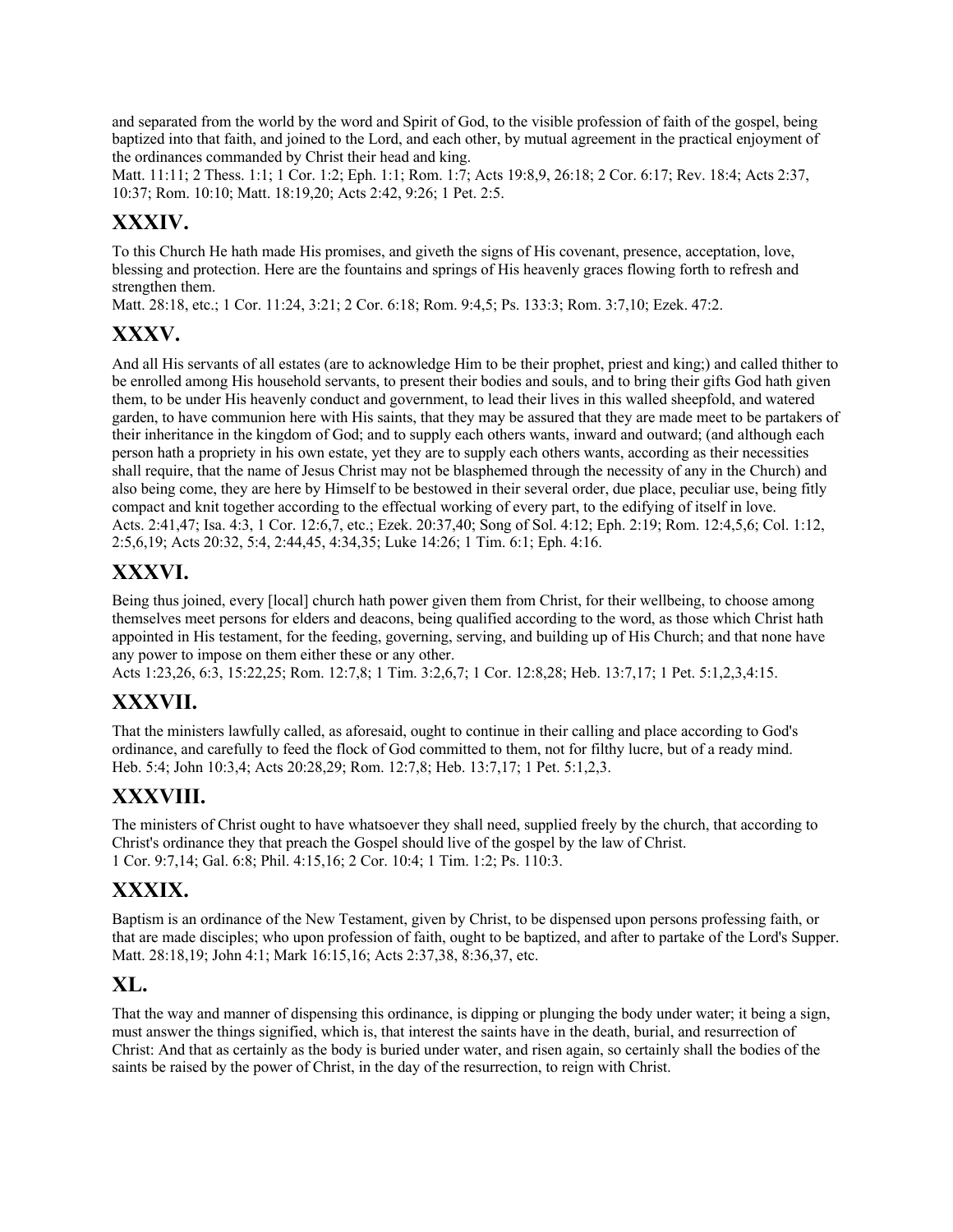Matt. 3:16; Mark 15:9 reads (into Jordan) in Greek; John 3:23, Acts 8:38; Rev. 1:5, 7:14; Heb. 10:22; Rom. 6:3,4,5,6; 1 Cor. 15:28,29. The word baptizo signfies to dip or plunge (yet so as convenient garments be both upon the administrator and subject with all modesty).

## **XLI.**

The person designed by Christ to dispense baptism, the Scripture holds forth to be a disciple; it being no where tied to a particular church officer, or person extraordinarily sent the commission enjoining the administration, being given to them as considered disciples, being men able to preach the gospel.

Isa. 8:16; Eph. 2:7; Matt 28:19; John 4:2; Acts 20:7, 11:10; 1 Cor. 11:2, 10:16,17; Rom. 16:2; Matt. 18:17.

### **XLII.**

Christ hath likewise given power to His Church to receive in, and cast out, any member that deserves it; and this power is given to every congregation, and not to one particular person, either member or officer, but in relation to the whole body, in reference to their faith and fellowship.

Rom. 15:2; Matt. 18:17; 1 Cor. 5:4,11,14, 12:6, 2:3; 2 Cor. 2:6,7.

### **XLIII.**

And every particular member of each church, how excellent, great, or learned soever, is subject to this censure and judgment; and that the church ought not without great care and tenderness, and due advice, but by the rule of faith, to proceed against her members.

Matt. 18:16, 17:18; Acts 11:2,3; 1 Tim. 5:19, etc.; Col. 4:17; Acts 15:1,2,3.

### **XLIV.**

Christ for the keeping of this church in holy and orderly communion, placeth some special men over the church; who by their office, are to govern, oversee, visit, watch; so likewise for the better keeping thereof, in all places by the members, He hath given authority, and laid duty upon all to watch over one another. Acts 20:27,28; Heb. 13:17,24; Matt. 24:45; 1 Thess. 5:2, 14; Jude 3,20; Heb. 10:34,35 [cf. 24,25], 12:15.

### **XLV.**

Also such to whom God hath given gifts in the church, may and ought to prophecy [viz., teach] according to the proportion of faith, and to teach publicly the word of God, for the edification, exhortation, and comfort of the church.

1 Cor. 14:3, etc.; Rom 12:6; 1 Pet. 4:10, 11; 1 Cor. 12:7; 1 Thess. 5:19, etc.

### **XLVI.**

Thus being rightly gathered, and continuing in the obedience of the gospel of Christ, none are to separate for faults and corruptions (for as long as the church consists of men subject to failings, there will be difference in the true constituted church) until they have in due order, and tenderness, sought redress thereof.

Rev. 2, 3; Acts 15:12; 1 Cor. 1:10; Heb. 10:25; Jude 19; Rev. 2:20,21,27; Acts 15:1,2; Rom. 14:1; 15:1,2,3.

### **XLVII.**

And although the particular congregations be distinct, and several bodies, every one as a compact and knit city within itself; yet are they all to walk by one rule of truth; so also they (by all means convenient) are to have the counsel and help one of another, if necessity require it, as members of one body, in the common faith, under Christ their head.

1 Cor. 4:17, 14:33,36, 16:1; Ps. 122:3; Eph. 2:12,19; Rev. 21; 1 Tim. 3:15, 6:13,14; 1 Cor. 4:17; Acts 15:2,3; Song of Sol. 8:8,9; 2 Cor. 8:1,4, 13:14.

### **XLVIII.**

A civil magistracy is an ordinance of God, set up by Him for the punishment of evil doers, and for the praise of them that do well; and that in all lawful things, commanded by them, subjection ought to be given by us in the Lord, not only for wrath, but for conscience sake; and that we are to make supplications and prayers for kings, and all that are in authority, that under them we may live a quiet and peaceable life, in all godliness and honesty. Rom. 13:1,2, etc.; 1 Pet. 2:13,14; 1 Tim. 2:1,2,3.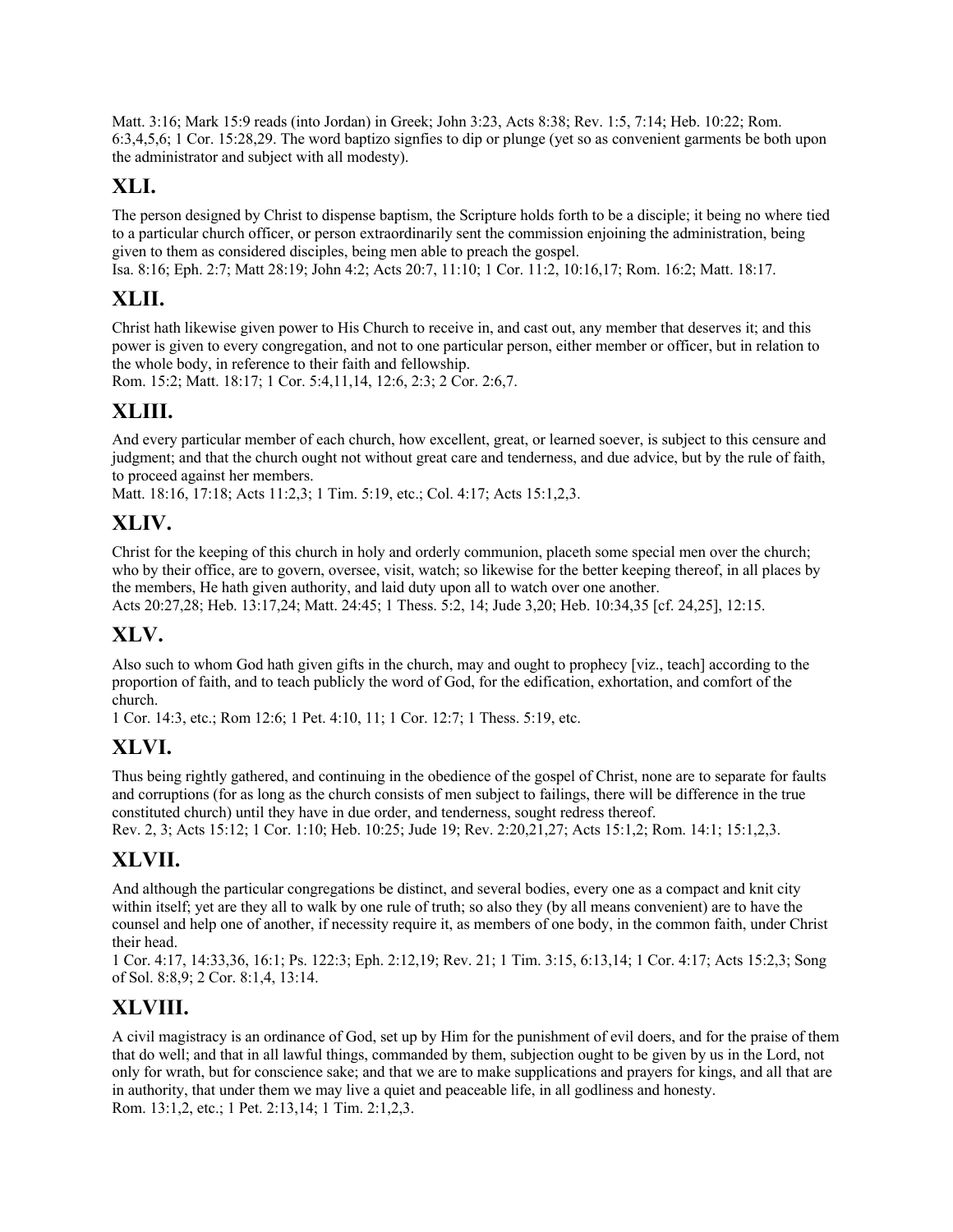#### Note:

The supreme magistracy of this kingdom we acknowledge to be the king and parliament (now established) freely chosen by the kingdom, and that we are to maintain and defend all civil laws and civil officers made by them, which are for the good of the commonwealth. And we acknowledge with thankfulness, that God hath made this present king and parliament honorable in throwing down the prelatical hierarchy, because of their tyranny and oppression over us, under which this kingdom long groaned, for which we are ever engaged to bless God, and honor them for the same. And concerning the worship of God; there is but one lawgiver, which is able to save and destroy, James 4:12; which is Jesus Christ, who hath given laws and rules sufficient in His word for His worship; and for any to make more, were to charge Christ with want of wisdom, or faithfulness, or both, in not making laws enough, or not good enough for His house: Surely it is our wisdom, duty, and privilege, to observe Christ's laws only, Ps 2:6,9,10,12. So it is the magistrates duty to tender the liberty of mens' consciences, Eccles. 8:8 (which is the tenderest thing unto all conscientious men, and most dear unto them, and without which all other liberties will not be worth the naming, much less enjoying) and to protect all under them from all wrong, injury, oppression and molestation; so it is our duty not to be wanting in nothing which is for their honor and comfort, and whatsoever is for the wellbeing of the commonwealth wherein we live; it is our duty to do, and we believe it to be our express duty, especially in matters of religion, to be fully persuaded in our minds of the lawfulness of what we do, as knowing whatsoever is not of faith is sin. And as we cannot do anything contrary to our understandings and consciences, so neither can we forebear the doing of that which our understandings and consciences bind us to do. And if the magistrate should require us to do otherwise, we are to yield our persons in a passive way to their power, as the saints of old have done, James 5:4. And thrice happy shall he be, that shall lose his life for witnessing (though but for the least tittle) of the truth of the Lord Jesus Christ, 1 Pet. 5; Gal. 5.

### **XLIX.**

But in case we find not the magistrate [or governing authority] to favor us herein; yet we dare not suspend our practice, because we believe we ought to go in obedience to Christ, in professing the faith which was once delivered to the saints, which faith is declared in the holy Scriptures, and this our confession of faith a part of them, and that we are to witness to the truth of the Old and New Testaments unto the death, if necessity require, in the midst of all trials and afflictions, as His saints of old have done; not accounting our goods, lands, wives, children, fathers, mothers, brethren, sisters; yea and our own lives dear unto us, so we may finish our course with joy; remembering always, that we ought to obey God rather than men, who will when we have finished our course, and kept the faith, give us the crown of righteousness; to whom we must give an account of all our actions, and no man being able to discharge us of the same.

Acts 2:40,41, 4:19, 5:28,29, 20:23; 1 Thess. 3:3; Phil. 1:28,29; Dan. 3:16,17, 6:7,10,22,23; 1 Tim. 6:13,14; Rom. 12:1,8; 1 Cor. 14:37; Rev. 2:20; 2 Tim. 4:6,7,8; Rom. 14:10, 12; 2 Cor. 5:10; Ps. 49:7,50:22.

#### **L.**

It is lawful for a Christian to be a magistrate or civil officer; and also it is lawful to take an oath, so it be in truth, and in judgment, and in righteousness, for confirmation of truth, and ending of all strife; and that by wrath and vain oaths the Lord is provoked and this land mourns.

Acts 8:38, 10:1,2,35; Rom. 16:23; Deut. 6:13; Rom. 1:9; 2 Cor. 10,11; Jer. 4:2; Heb. 6:16.

### **LI.**

We are to give unto all men whatsoever is their due, as their place, age, estate, requires; and that we defraud no man of anything, but to do unto all men, as we would they should do unto us.

1 Thess. 4:6; Rom. 13:5,6,7; Matt. 22:21; Titus 3; 1 Pet. 2:15,17, 5:5; Eph. 5:21,23, etc. , 6:1,9; Titus 3:1,2,3.

### **LII.**

There shall be a resurrection of the dead, both of the just and unjust, and everyone shall give an account of himself to God, that every one may receive the things done in his body, according to that he hath done, whether it be good or bad. Acts 24:15; 1 Cor. 5:10; Rom. 14:12. [Matt. 25; Rev. 22:11,12,13,14,15.]

### **The Conclusion:**

Thus we desire to give unto Christ that which is His; and unto all lawful authority that which is their due; and to owe nothing to any man but love; to live quietly and peaceably, as it becometh saints, endeavoring in all things to keep a good conscience, and to do unto every man (of what judgment soever) as we would they should do unto us, that as